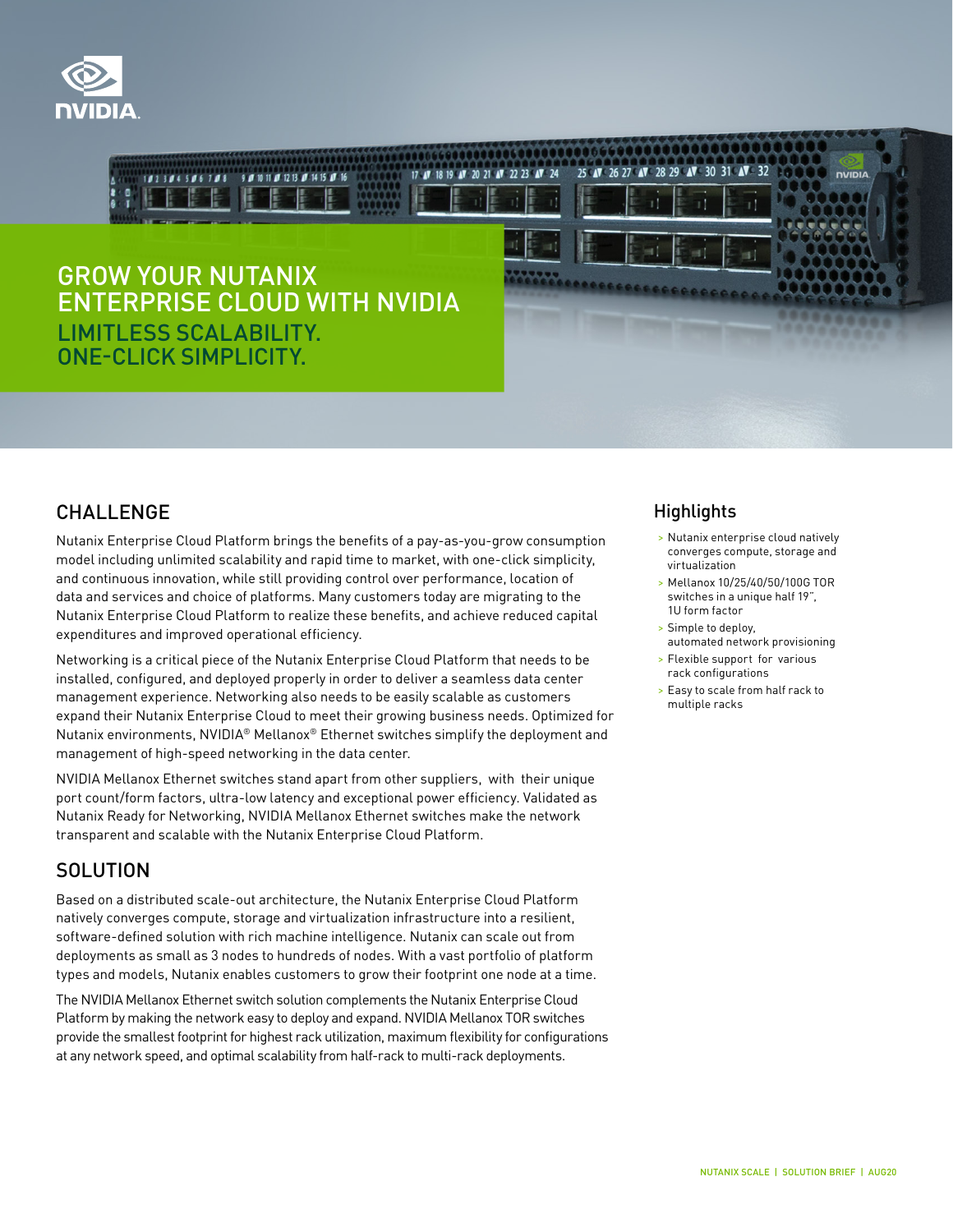Mellanox offers a complete portfolio of Ethernet switches, with Spectrum SN2010 and SN2100 switches being the most popular TOR switches for converged and hyper-converged infrastructures. In a unique half-width, 1 rack unit (RU) form factor, the SN2010 provides eighteen 10/25GbE SFP+ ports and four 40/100GbE QSFP ports; the SN2100 offers sixteen 10/25/40/50/100GbE ports. For deployments requiring high availability, two SN2010s or SN2100s can be deployed side-by-side in a 1RU rack space. The unique port count and form factor make the SN2010 the perfect fit for a rack with 3-4 Nutanix nodes. For high density Nutanix racks, the SN2100 can easily scale up to 64 10/25GbE ports using breakout cables to support more nodes.

As the Nutanix enterprise cloud grows, networking performance needs to scale as well. Mellanox switches deliver ultra-low latency and line rate throughput with zero packet loss at any speed and port combination. They make the network truly transparent when the enterprise cloud scales out.

## **CONCLUSION**

Enterprise cloud infrastructures need to quickly adapt to customers' current and future business needs. A solution that is simple to deploy, use, manage, and scale is critical toward achieving operational efficiency and reducing expenses. By offering these capabilities together, Nutanix and Mellanox make enterprise IT infrastructure invisible and elevate enterprise customers by shifting their focus to applications and services that power their business.

#### Table 1 - Mellanox Part Numbers and Descriptions

| <b>Item</b>                                                    | <b>OPN</b>          | <b>Description</b>                                                                                                                                                             |
|----------------------------------------------------------------|---------------------|--------------------------------------------------------------------------------------------------------------------------------------------------------------------------------|
| Top of Rack (TOR)<br>Switch                                    | <b>MSN2010-CB2F</b> | NVIDIA Mellanox Spectrum-based10/25GbE and 100GbE, 1U<br>Open Ethernet Switch with MLNX-OS, 18 SFP28 and 4 QSFP28<br>ports, 2 Power Supplies (AC), standard depth, P2C airflow |
|                                                                | <b>MSN2100-CB2F</b> | NVIDIA Mellanox Spectrum-based 100GbE, 1U Open Ethernet<br>Switch with MLNX-OS, 16 QSFP28 ports, 2 AC PSUs, standard<br>depth, P2C airflow                                     |
| <b>Rack Installation Kit ffor</b><br><b>SN2010 and SN21001</b> | MTFF-KIT-D          | Rack installation kit for SN2100/SN2010 series 1U<br>switches, allows installation of One or Two switches side-<br>by-side into standard depth racks                           |
| <b>Spine Switch</b>                                            | <b>MSN2700-CS2F</b> | NVIDIA Mellanox Spectrum <sup>(R)</sup> based 100GbE 1U Open<br>Ethernet Switch with Onyx, 32 QSFP28 ports, 2 power<br>supplies (AC), standard depth, P2C airflow              |
| Cables                                                         | MCP2M00-A003E26N    | NVIDIA Mellanox passive copper cable, ETH, up to 25Gb/s,<br>SFP28, 3m, 26AWG                                                                                                   |
|                                                                | MCP1600-C00AE30N    | NVIDIA Mellanox passive copper hybrid cable, 100GbE,<br>100Gb/s, QSFP28, 0.5m, Black, 30AWG, CA-N                                                                              |
|                                                                | MCP7F00-A003        | NVIDIA Mellanox passive copper hybrid cable, ETH 100GbE<br>to 4x25GbE, QSFP28 to 4xSFP28, 3m, 28AWG                                                                            |
| Modules                                                        | MAM1000A-0SA28      | NVIDIA Mellanox cable module, ETH 25GbE, 100Gb/s to<br>25Gb/s. QSFP28 to SFP28                                                                                                 |
|                                                                | MC3208411-T         | NVIDIA Mellanox module, ETH 1GbE, 1Gb/s, SFP, Base-T,<br>up to 100m                                                                                                            |
| Switch Support, 3 Yrs                                          | SUP-SN2010-3S       | Mellanox Technical Support and Warranty - Silver, 3 Years,<br>for SN2010 Switch                                                                                                |
|                                                                | SUP-SN2100-3S       | Mellanox Technical Support and Warranty - Silver, 3 Years,<br>for SN2100 Series Switch                                                                                         |
|                                                                | SUP-SN2000-3S       | Mellanox Technical Support and Warranty - Silver, 3 Years,<br>for SN2000 Series Switch                                                                                         |



Figure 1. 1x Half Rack (total 12 nodes)



Figure 2. 1x Full Rack (total 24 nodes with dual ports per node)



Figure 3. 2x Full Racks (total 48 nodes with dual ports per node)



Figure 4. 4x Full Racks (total 96 nodes wth dual ports per node)